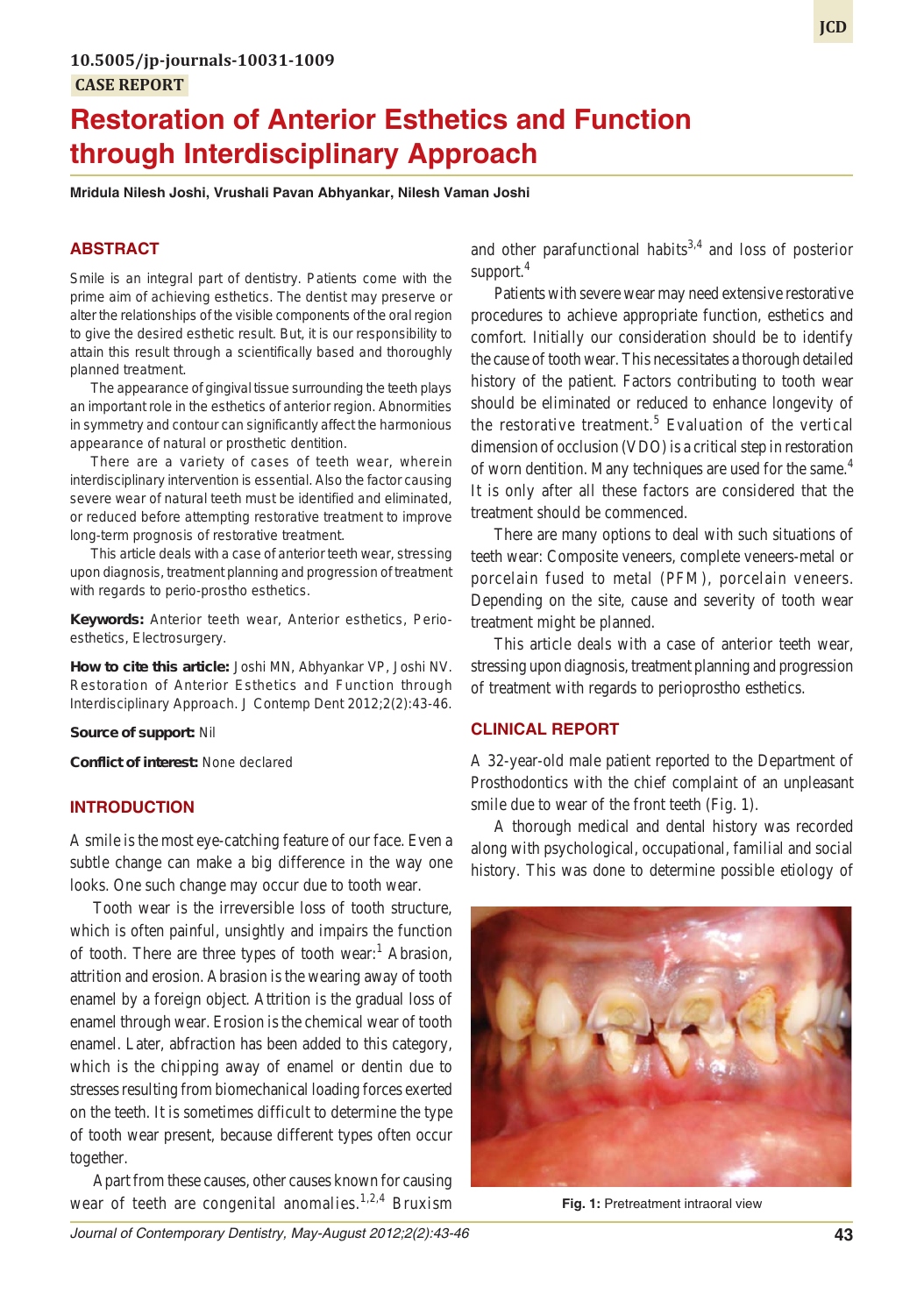tooth wear. The condition of tooth wear was attributed to the habit of chronic tobacco chewing. The patient was counseled against the use of tobacco. Investigations included medical examination to rule out any systemic cause unknown to the patient. Orthopantamograph and intraoral periapical radiographs of anterior teeth were taken. On examination, oral hygiene was poor. Upper and lower anterior teeth showed generalized stains along with wear (11, 12, 21, 22, 23, 41, 42, 43, 31, 32 and 33); posterior teeth were sound with intact morphology. Closest speaking space was 1 mm and interocclusal distance was about 2.5 mm (normal). There was no loss of VDO as determined by above measurements and clinically by facially appearance. Thus, the patient belonged to Turner and Missirlian classification class III-tooth wear with no loss of VDO. $4$ 

Diagnostic impressions of the upper and lower arches were made in irreversible hydrocolloid and poured in dental stone to obtain diagnostic casts. Face-bow record and transfer was done on semiadjustable articulator (Whipmix 2000 series, Whipmix Corporation, USA) and diagnostic models were thus articulated. Wax mock-up of the anterior teeth was done at existing VDO with mutually protected canine-guided occlusion. The patient required an interdisciplinary approach to the rehabilitation of the occlusion.

This was explained to the patient and after his consent the treatment planned was implemented. The first phase of treatment included oral prophylaxis followed by intentional root canal treatment of the severely worn teeth—11, 21, 22, 31, 32 and 41. In consultation with the periodontist and taking the biological width into consideration, crown lengthening was planned and a stent was made on the mock lengthening on the diagnostic cast and used for the crown lengthening procedure. This was done to obtain adequate height of tooth structure for restoration. Gingival sculpting<sup>6</sup> was also done for remaining anterior teeth to achieve uniform and symmetric gingival zenith for esthetics. This procedure was done by electrosurgery<sup>7</sup> (SensimaticTM, model 600 Se Electrosurge, Parkell Electronics, New York) (Figs 2A and B). Soft tissues were allowed to heal for 1 month. This was followed by post and core treatment of 11 and 21 with passive threaded prefabricated posts (Threaded posts, Luminex system; Dentatus AB, Sweden), followed by composite cores built-ups of all the upper and lower anteriors to restore form, function and esthetics (Charisma, Heraeus Kulzer, Germany). Impressions with alginate were made and the casts thus obtained were used to make putty index for indirect fabrication of provisionals.

Tooth preparation of 11, 21, 22, 31, 32 and 41 was done for porcelain fused to metal crowns. This was done by preparing the teeth to allow for 1.5 mm of restorative

material on the incisal surface. Porcelain of the facial surface was planned to extend over the incisal edges and up to the midpalatal surfaces. A rounded shoulder of 1.5 mm width on the facial side and a chamfer of 0.5 mm width on the palatal side were prepared. Tooth preparation was kept to minimum. Finishing was completed without any sharp line angles.

Impression was made in irreversible hydrocolloid to obtain casts for provisional fabrication. Interocclusal record were taken and casts were articulated in centric occlusion on the semiadjustable articulator. Mounting was done at the existing vertical dimension of occlusion. Provisonals were fabricated following the putty index of the composite restorations. Once evaluated for esthetics, functional occlusion and phonetics, the provisionals were cemented with a temporary luting cement-templute.

The patient was recalled after approximately 3 weeks to evaluate the status of the provisionals. The provisionals were removed preparations were refined and impressions were made in addition silicone (Exaflex, Vinyl polysiloxane impression material, GC America Inc) after gingival



**Figs 2A and B:** (A) Crown lengthening and gingival sculpting of lower anteriors, (B) crown lengthening and gingival sculpting of upper anteriors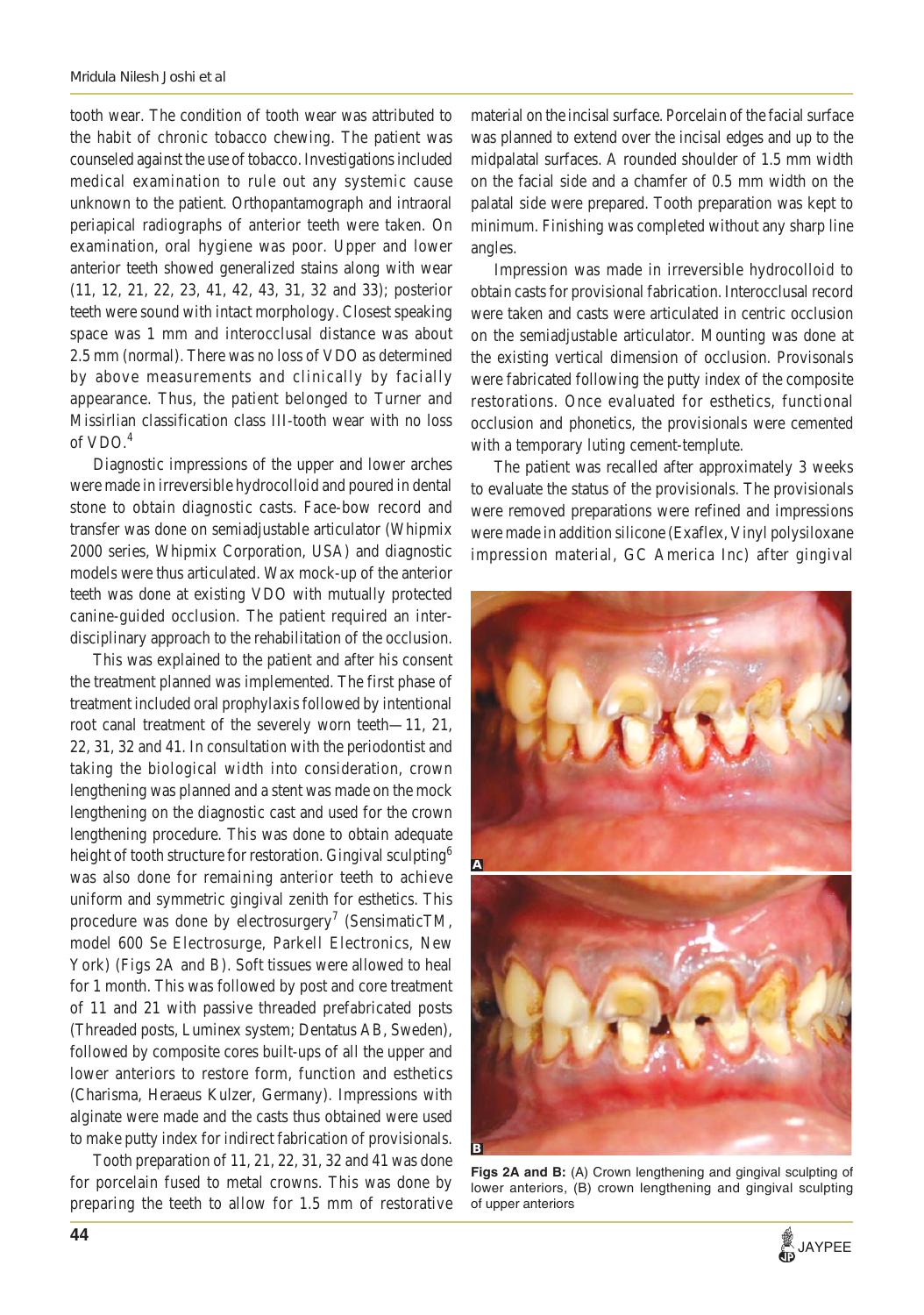retraction with Expasyl. Working casts obtained in die stone with removable dies were transferred to the articulator with a face-bow and interocclusal records. A customized incisal guide table was formed taking the provisional restorations as a guide, $8$  wax patterns were fabricated cut-back for porcelain was done and these patterns were casted in nickel chrome alloy. Trial evaluation of the metal copings was done before commencing with the porcelain built-up. A putty index made of the provisional, aided in built-up of porcelain. The try in of the crowns was done to visualize the shade, shape and size of the restorations. Final glazing was done and cemented with GIC (GC Corporation, Tokyo, Japan) using the recommended powder: Liquid ratio (Fig. 3). Thus, the anterior teeth were restored with PFM to obtain form, function and esthetics (Fig. 4).

The patient was recalled after 3 and 6 months to evaluate the restorations. He was instructed to maintain oral hygiene and follow recall appointments. As a precautionary measure, 'Night guard' was fabricated for the patient with 'Biostar' sheet.



**Fig. 3:** PFM crowns with 11, 21, 22, 31, 32 and 41



## **DISCUSSION**

The treatment was aimed at restoring the form, function and esthetics of the anterior teeth. The case as diagnosed did not need an alteration in the vertical dimension of occlusion, according to Turner and Missirlian<sup>4</sup> classification. Therfore, the restoration of worn down anterior teeth was planned without altering VDO. Porcelain fused to metal restorations were planned keeping in mind the wearing down tendency of patient's anterior teeth.

Cuspid protected occlusion and disocclusion is a natural adaptation for preventing destructive occlusion, as stated by D'Amico.<sup>9</sup> Therefore, a mutually protected canine-guided occlusal scheme was given to the patient, which was achieved by wax build-up on the programmed articulator.

Intentional root canal treatment of the severely worn teeth, followed by crown lengthening procedure for these teeth was done to obtain adequate tooth structure for restoration. Gingival sculpting was done for remaining anterior teeth to achieve uniform and symmetric gingival zenith for esthetics.

Also, post and core was done for 11 and 21 as they could not retain the coronal restoration and at the same time a more desirable inclination of 11, 21 could be achieved through this for an optimum functional and esthetic relation with lower anteriors.

The entire treatment done is a proven and predictable treatment modality. However, careful treatment planning and execution is required for a predictable success. The entire treatment plan was explained to the patient and approved at the mock-up stage. Treatment required an interdisciplinary approach between endo-perio-prostho. The patient was followed up at regular intervals and motivated to maintain good oral hygiene.

#### **CONCLUSION**

The case presented has been rehabilitated by interacting with other branches to be able to give the best to the patient. The required results could not have been achieved by the prosthodontist alone. Treatment planning with the endodontist and periodontist has helped us to achieve the desired results to restore the form, function, position and esthetics, for the patient thereby emphasizes the importance of interdisciplinary approach in such cases. The result of a methodically undertaken and well-planned treatment is satisfactory not only to the dentist but also the patient, boosting his self-esteem and confidence by means of an Fig. 4: Posttreatment extraoral view esthetic and confident smile!!

*Journal of Contemporary Dentistry, May-August 2012;2(2):43-46* **45**